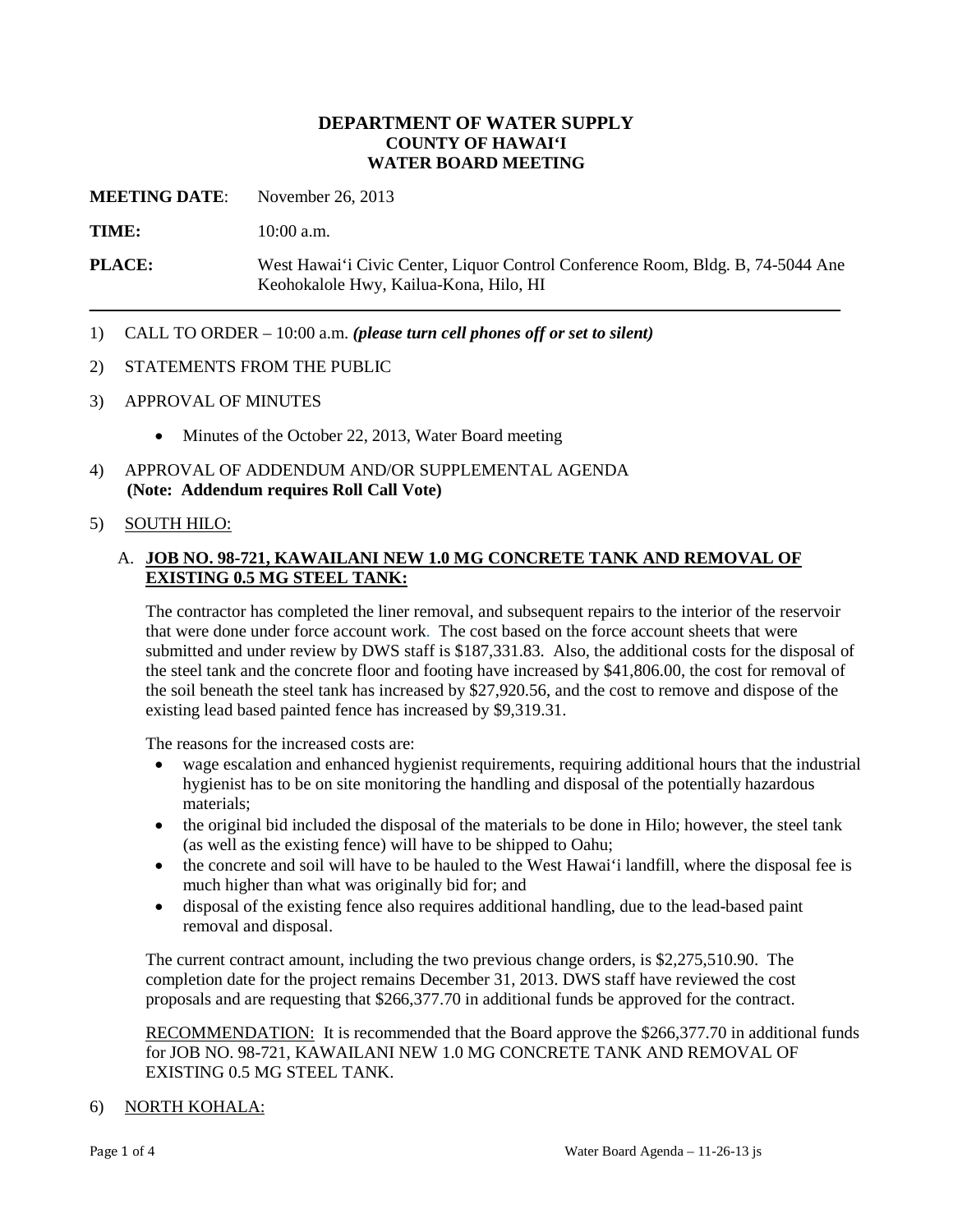# A. **MATERIAL BID NO. 2013-10, FURNISHING AND DELIVERING SPARE DEEPWELL PUMP AND MOTOR SETS FOR HĀWĪ #1 DEEPWELL, HONOKŌHAU DEEPWELL, AND HALEKI'I DEEPWELL FOR THE DEPARTMENT OF WATER SUPPLY:**

Bids were received and opened on November 15, 2013, at 2:00 p.m. All Sections are established price agreements for materials.

The estimated cost for the various pump and motor sets were as follows:

- Hāwī #1 Deepwell:  $$122,000$
- Honokōhau Deepwell: \$215,000
- Haleki'i Deepwell: \$295,000

**RECOMMENDATION:** It is recommended that the Board award the contract to the following bidders for MATERIAL BID NO. 2013-10, FURNISHING AND DELIVERING SPARE DEEPWEEL PUMP AND MOTOR SETS FOR HĀWĪ #1 DEEPWELL, HONOKŌHAU DEEPWELL, AND HALEKI'I DEEPWELL FOR THE DEPARTMENT OF WATER SUPPLY, as listed below, and that either the Chairperson of the Vice-Chairperson be authorized to sign the contract(s), subject to review as to form and legality of the contract(s) by Corporation Counsel.

| <b>SECTION</b> | <b>DESCRIPTION</b> | <b>Beylik Drilling and</b> | <b>Derrick's Well Drilling</b> |
|----------------|--------------------|----------------------------|--------------------------------|
|                |                    | <b>Pump Service, Inc.</b>  | and Pump Services, LLC         |
|                | HĀWĪ #1 DEEPWELL   | \$141,000                  | \$133,620                      |
|                | HONOKŌHAU DEEPWELL | \$217,500                  | \$209,128                      |
|                | HALEKI'I DEEPWELL  | \$381,000                  | No Bid                         |

#### 7) SOUTH KOHALA:

# A. **ASSIGNMENT OF UNITS UNDER PARKER WELLS 3 AND 4 TRI-PARTY AGREEMENT:**

Mauna Kea Properties, Inc. (MKP), now known as Mauna Kea Resort Services, LLC, is requesting to assign a portion of their water allocation in the amount of 0.096 million gallons per day (160 equivalent units) to Aina Ho'onanea LLC (AH), who purchased Tax Map Key Nos. 6-2-001:051 and 6-2-013:019.

These properties are identified in the Parker Wells 3 and 4 Tri-Party Agreement dated April 6, 2006, by and between the Water Board, MKP and Mauna Lani Service, Inc. As per the agreement, MKP may assign a portion of its water allocation to a third party for use within the MKP development area, with the written consent of the Water Board.

RECOMMENDATION: It is recommended that the Board approve the assignment of units from MKP to AH under the conditions of the Parker Wells 3 and 4 Tri-Party Agreement. Should the assignment be approved, the water system improvements to allow the use of the water allocation on the lands will be the responsibility of AH.

## 8) NORTH KONA:

# A. **NATIONAL PARK SERVICE PETITION TO DESIGNATE KEAUHOU AQUIFER SYSTEM AREA AS A GROUND WATER MANAGEMENT AREA:**

On September 13, 2013, the National Park Service (NPS), through the Superintendent of the Kaloko-Honokōkau National Park, filed a Petition with the Commission on Water Resource Management (CWRM) to designate the Keauhou Aquifer System Area (North Kona) as a Ground Water Management area. CWRM deferred action on the Petition until December 2014.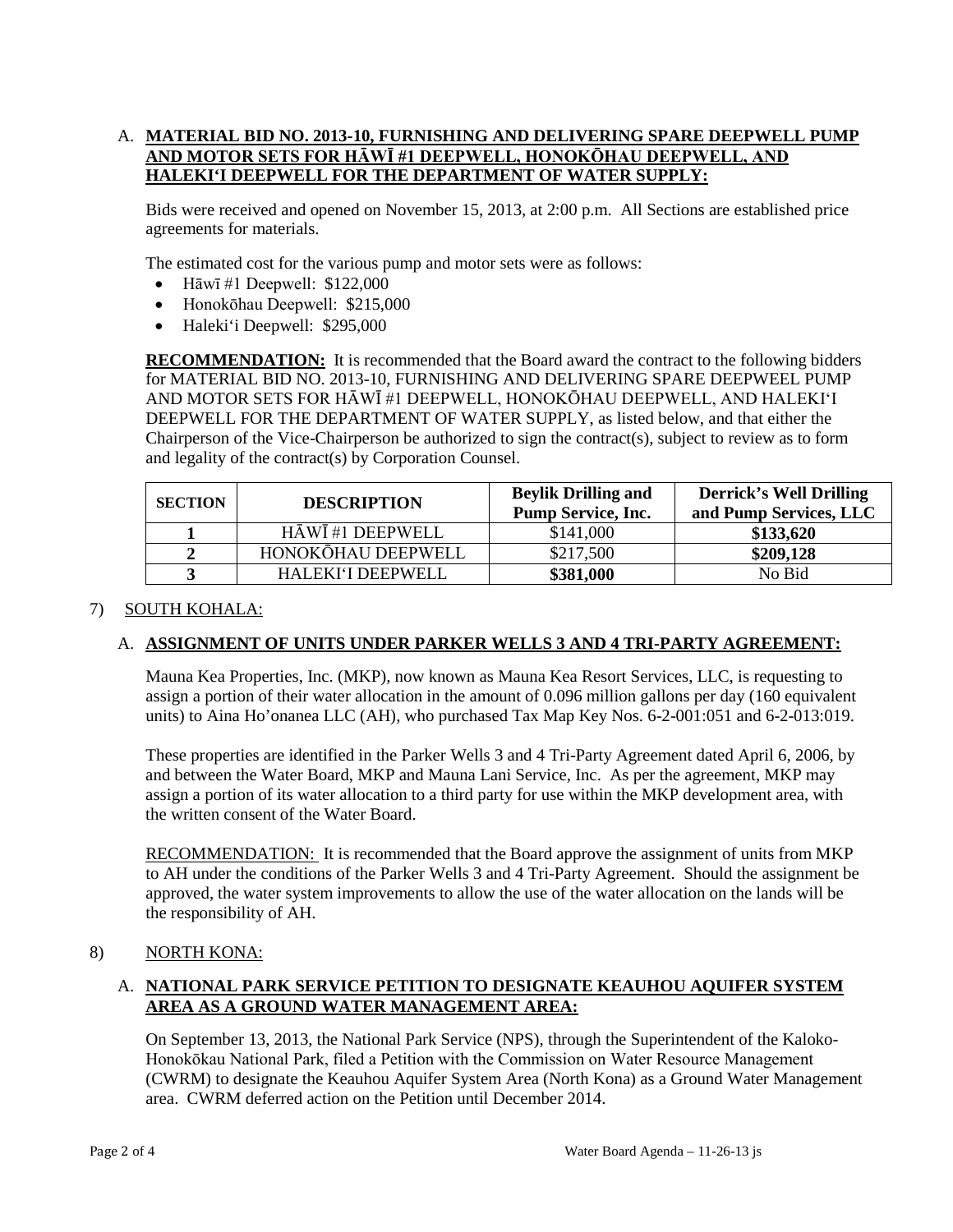CWRM staff to make a presentation to the Board.

#### 9) MISCELLANEOUS:

#### A. **DEDICATION OF WATER SYSTEMS**:

The Department received the following documents for action by the Water Board. The water systems have been constructed in accordance with the Department's standards and are in acceptable condition for dedication.

#### **1. GRANT OF EASEMENT AND BILL OF SALE**

Subdivision Application No. 2009-000898 "The Shores at Kohanaiki" Resort Subdivision, Increment 3 (POD 7) Grantor/Seller: Kohanaiki Shores, LLC Tax Map Key: (3) 7-3-068:003 portion and 004 portion (Road A) E.W.O.: E13-044 No. of Lots: 35 Zoning: CV019 (PUD 06-000002) Facilities Charge: \$258,500.00 Date Paid: 4/9/2013 Final Inspection Date: 11/05/2013 Water System Cost: \$332,350.00

RECOMMENDATION: It is recommended that the Water Board accepts these documents subject to the approval of the Corporation Counsel, and that either the Chairperson or the Vice-Chairperson be authorized to sign the documents.

#### B. **PROFESSIONAL SERVICES AGREEMENT:**

Professional services for software development, implementation, training and hosting for management of the Department's contracts and progress payments.

- Consultant: To be determined.
- Estimated Fee: \$60,000,00

The Department recognizes the need to continue to improve its efficiency. This professional service agreement will focus on improving efficiency in the management of the department's projects.

RECOMMENDATION: It is recommended that the Board approve the above project, and that either the Chairperson or Vice-Chairperson be authorized to sign the documents, subject to approval of Corporation Counsel.

## C. **AD HOC COMMITTEE PURSUANT TO HRS SECTION 92-2.5(B) TO PRESENT, DISCUSS AND/OR NEGOTIATE FOR LEGISLATION REGARDING THE PLACEMENT OF SUCH LIENS ON REAL PROPERTY FOR NON-PAYMENT OF WATER BILLS:**

The Ad Hoc Committee is exploring legislation pursuant to HRS Section 92-2.5(B) which would allow the placement of an automatic lien on property for non-payment of water bills. The Ad Hoc Committee will present, discuss, and/or negotiate for such legislation with any necessary person including, but not limited to, any water or wastewater department or division of any county, and/or with any legislators in the State of Hawai`i.

The Ad Hoc Committee is also exploring a revision of the Department of Water Supply Rules and Regulations to hold a property owner responsible for any water bill for water service to such property, whether or not the property owner resides on the property; and that no water service will be granted to such property until all such delinquencies are paid or other agreement is reached.